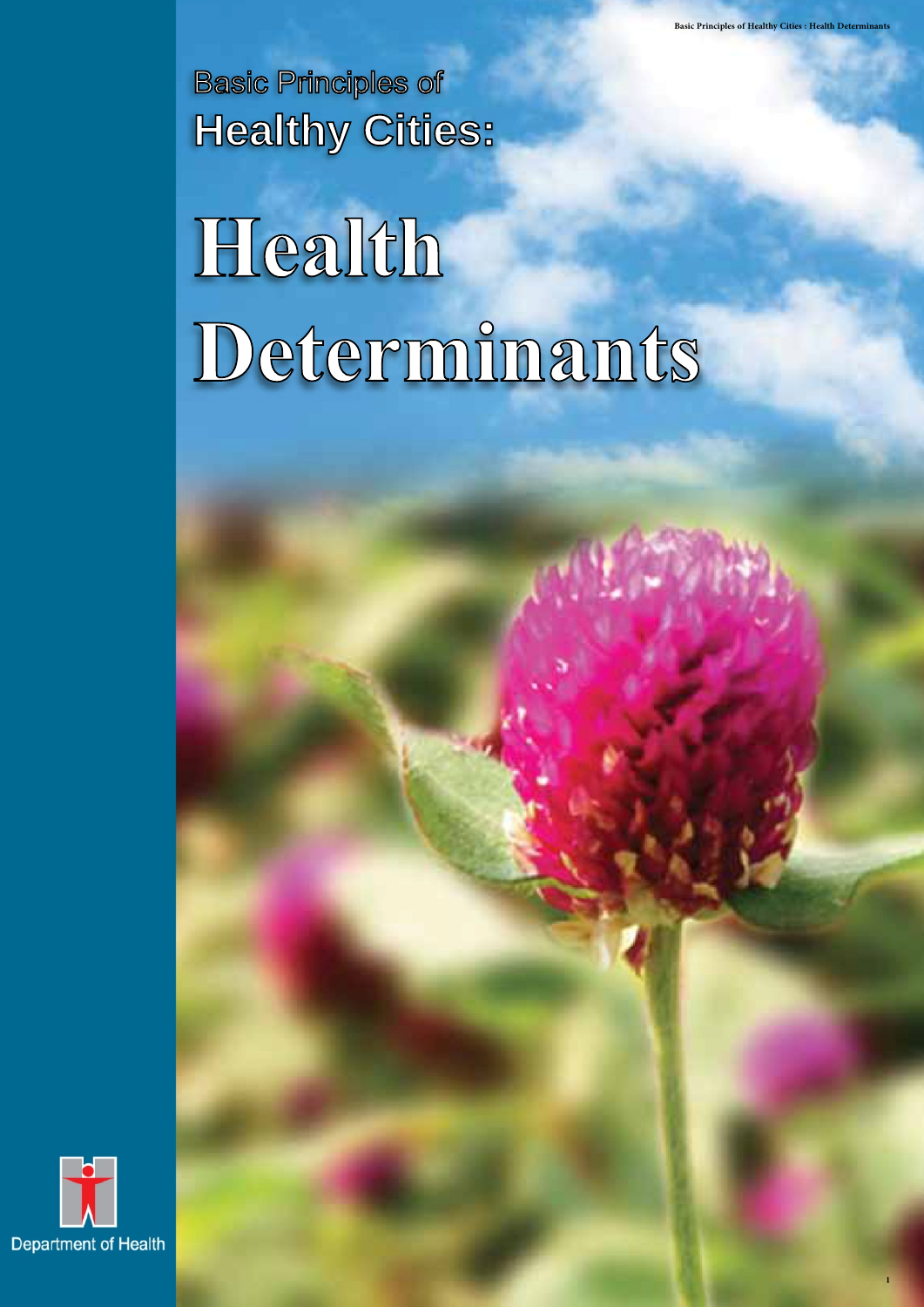# WHAT INFLUENCES HEALTH?

 There are many factors that influence people's health and they are known as the determinants of health. These factors are often interactive and outside an individual's control. The below diagram summarises the main determinants of health according to their spheres of influence. Starting from those at the individual level and moving through to those in the wider society.



Diagram: The main determinants of health

 Source: Whitehead M. & Dahlgren G. What can we do about inequalities in health? Lancet, 1991, 338: 1059-1063.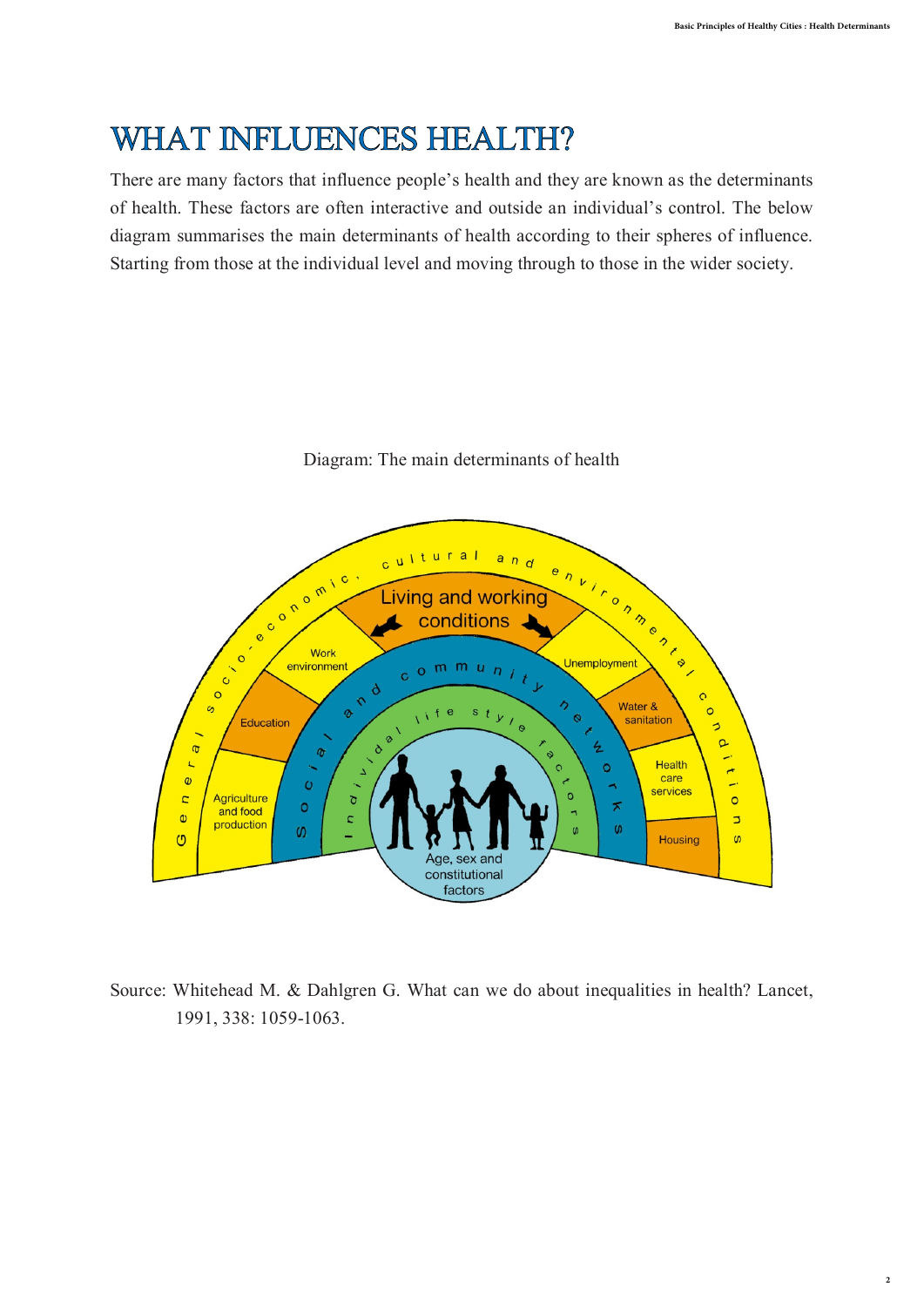# MAIN DETERMINANTS

## **1. Age, sex and genetic factors**

 These inborn factors play a part in determining lifespan and likelihood of developing certain illnesses. It is completely beyond an individual's control.

## **2. Individual lifestyle factors**

 Lifestyle factors include diet, physical exercise, smoking, drinking and sexual behaviour, etc. Individuals may have more control over these factors by making choice to adopt a healthy lifestyle practice that enhance health.

## **3. Social and community networks**

 Greater support from families, friends and communities are linked with better health. The caring and respect occur in such social relationships help people to cope with challenges and act as a buffer against health problems.

## **4. General socio-economic, cultural and environmental conditions**

 These factors are multiple, interactive and very often go beyond the extent of individual's control. Integrated and multi-level of public health interventions are crucial to shape these factors for a positive health impacts.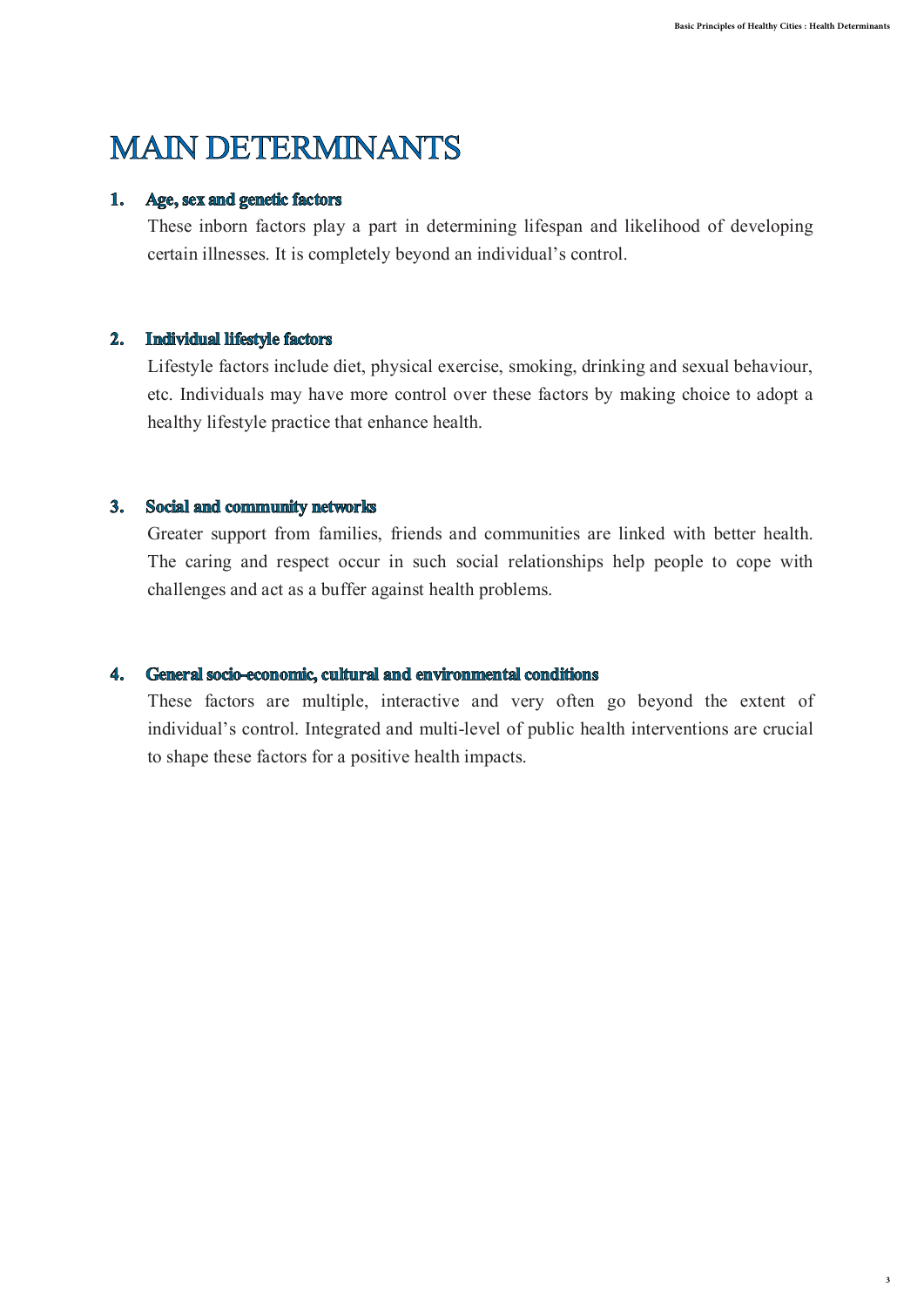**4**

## **•** Income and social status

 Health status improves at each step up the income and social hierarchy. Higher income and status generally results in more control and discretion. Income determines living conditions such as safe housing and ability to buy sufficient good food.

#### **Education**

 Health status improves with level of education. Education is closely tied to socio-economic status. It increases opportunities for job and income security, improves people's ability to access and understand information to help them keep healthy.

#### **•** Physical environment

 Safe water, clean air, healthy workplaces, safe houses, design of communities and transportation systems all contribute to good health.

#### **•** Employment and working conditions

 People in employment are healthier, particularly those who have more control over their working conditions. The social organisation of work, management styles and social relationships in the workplace all affect health.

#### Health services

Access and use of services that prevent and treat disease influences health.



Customs, traditions and beliefs of the family and community all affect health.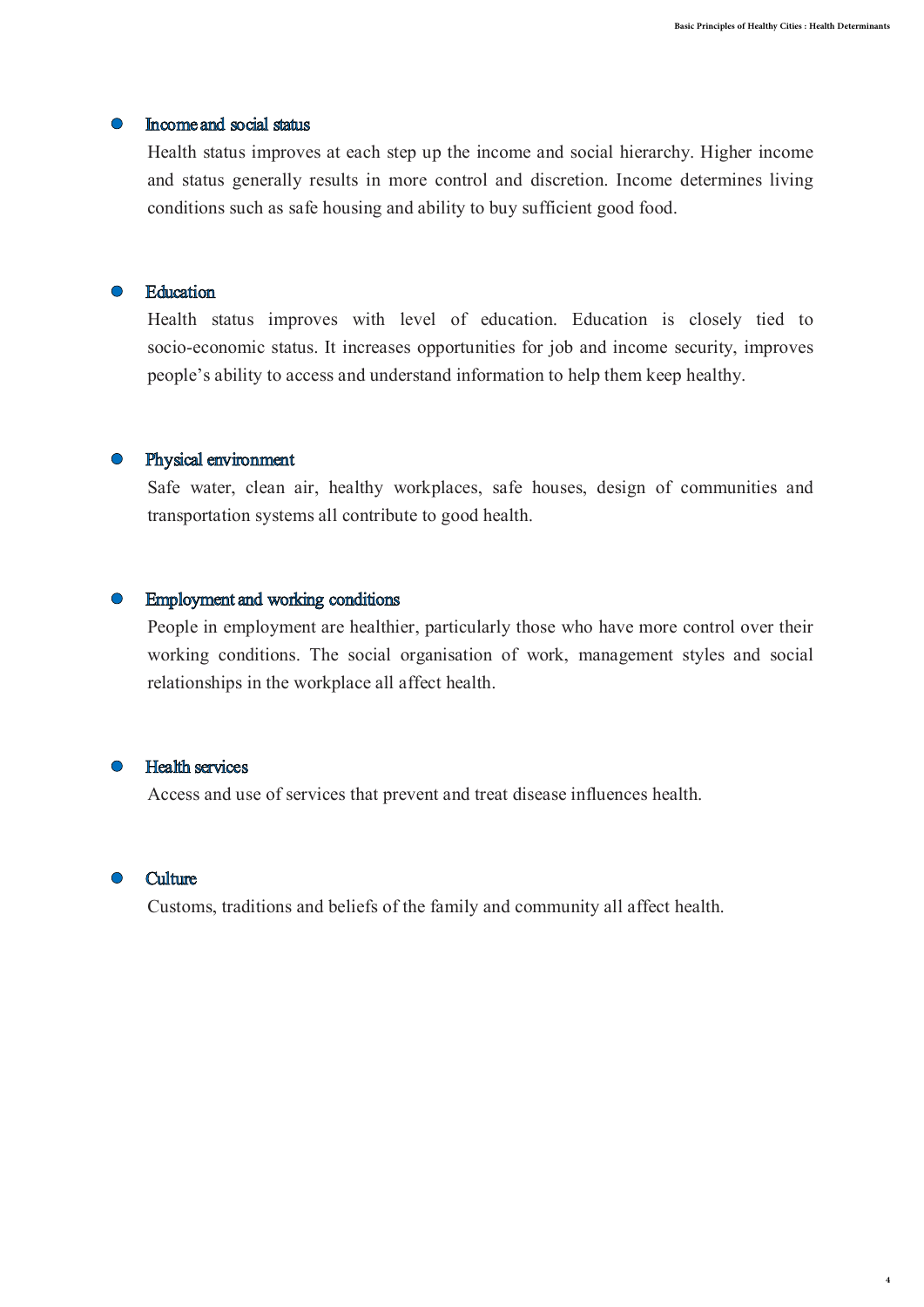# PUBLIC HEALTH INITIATIVES

 In view of the diverse determinants of health, public health initiatives based on the five action areas in the "Ottawa Charter for Health Promotion" are the most effective in enabling people's control over their health and its determinants, thereby improving health. These action areas include building healthy public policies, creating supportive environments, strengthening community participation, developing personal skills and orientating health services.

 To know more on these action areas, you can refer to the leaflet: Basic Principles of Healthy Cities: Health Promotion at [http://www.cheu.gov.hk/files/news/basic\\_principles\\_healthy\\_cities\\_eng.pdf](http://www.cheu.gov.hk/files/news/basic_principles_healthy_cities_eng.pdf) 

# HEALTHY PEOPLE, HEALTHY CITY

 As people's health is influenced by a wide range of factors, which go beyond the healthcare sector; therefore, community participation and inter-sectoral cooperation are required to integrate health promotion actions and transform health determinants for the better. The healthy cities project provides an excellent platform to enable concerted effort of all sectors of the community to work together in partnership to improve health in the place where we live, work and love.